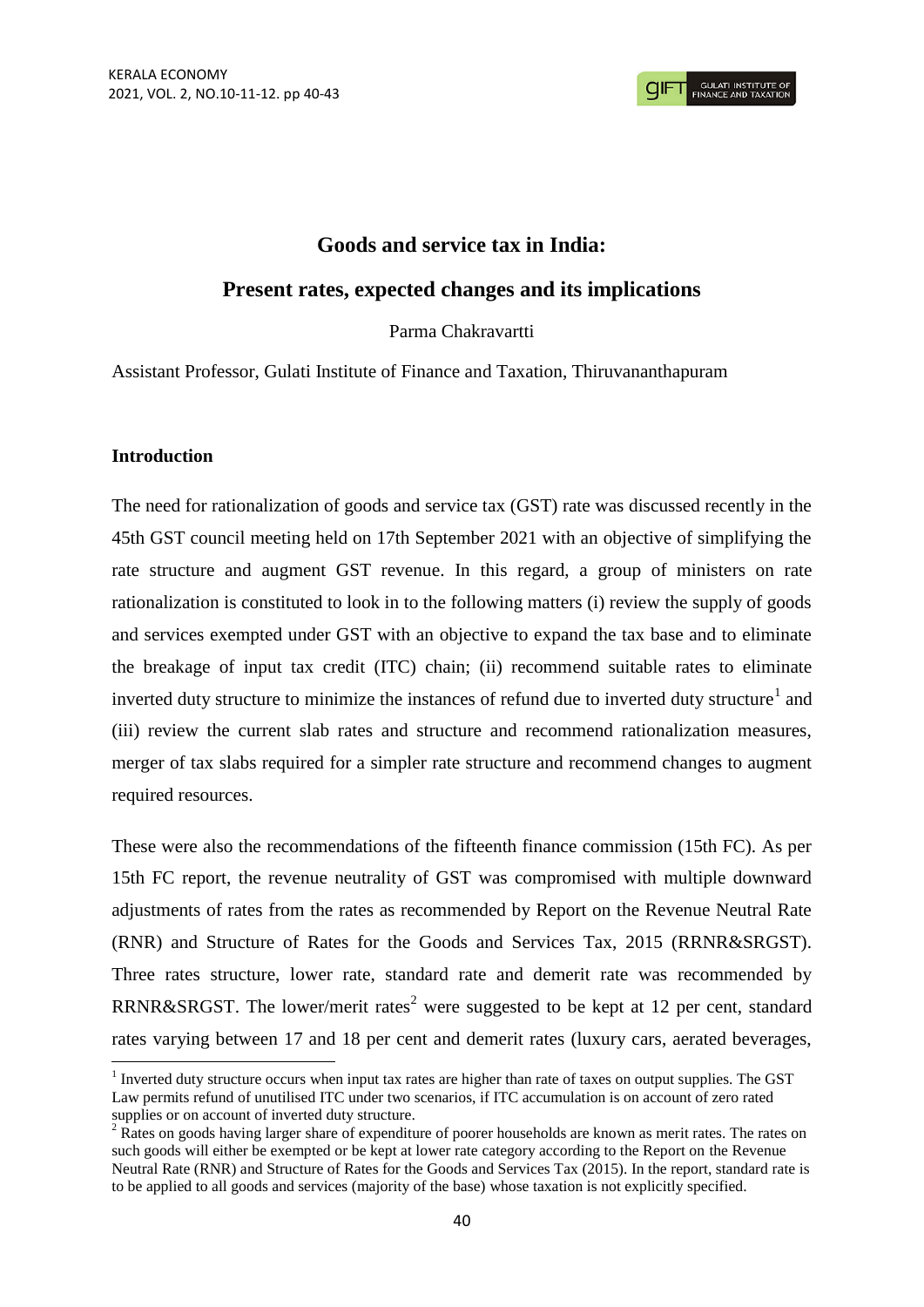paan masala, and tobacco and tobacco products) at about 40 per cent. To restore revenue neutral rate, the fifteenth finance commission recommended (a) a three rate structure of merit, standard and demerit rate; (b) merging of 12 and 18 per cent rates and (c) minimising exemptions. It is also suggested by 15th FC that the inverted duty structure should be resolved by rationalisation of multiple rate structure of GST.

A study by Mukherjee (2021) analysed the revenue implications of GST rates restructuring in India and suggested a three rate structure of 8 per cent, 15 per cent and 30 per cent to restore the revenue neutrality of GST. 15 per cent is the tax slab suggested for the merger of the two slabs, 12 and 18 per cent. According to Mukherjee (2021), merging of rates will result in revenue loss since 18 per cent tax rate comprises of two fifth shares (41%) in total taxable value. To recover this loss, the existing tax rates of 5 per cent and 28 per cent needs to be increased to 8 and 30 per cents respectively. The redesigning of GST structure with three rates will have a serious impact on equity if the goods and services are not assigned carefully under each slab. This paper comments on the equity implication of present GST rates and the likely effect of expected changes in GST rates.

| <b>GST</b> |        | Percentage share |                                                                                          |
|------------|--------|------------------|------------------------------------------------------------------------------------------|
| rate       | No. of | of items under   |                                                                                          |
| slab       | items  | each slab        | Major list of items                                                                      |
| 0          | 183    | 15               | Agriculture produce                                                                      |
|            |        |                  | Packaged food items(cooked meals, cooked snacks, baby food), cooking oil,                |
|            |        |                  | tea, coffee, medicine and its salt, diagnostic test kits, kerosene(PDS),                 |
|            |        |                  | LPG, match box, clothing, foot wear <sup>3</sup> , cooking spices, airfare, railway fare |
| 5          | 308    | 25               | on AC and first class                                                                    |
|            |        |                  | Food items (like noodles, butter, ghee, sauce, jam and processed food items)             |
|            |        |                  | furniture's, drugs and medicines for personal use, hearing aids, contact                 |
| 12         | 178    | 15               | lenses, essential items (tooth paste, tooth brush, bucket, umbrella)                     |
|            |        |                  | Essential items soap, hair oil, shampoo, shaving kit, spectacles, electric               |
|            |        |                  | bulb, tubelight, gas stove burner, Discs, tapes, Sound recording or                      |
|            |        |                  | reproducing apparatus, internet expenses, stainless utensils, electric fan,              |
|            |        |                  | pressure cooker, mobile handset, telephone instrument, computer, cable tv,               |
| 18         | 517    | 43               | Sugar confectionary, corn flakes, sports goods, toys                                     |
|            |        |                  | Cars, motor cycle, scooter, camera and photographic equipment, air                       |
| 28         | 28     | 2                | conditioner, club fees, cement                                                           |

**Table1:** Present GST structure in India

Source: GST council website,<https://gstcouncil.gov.in/>

Note: 3% slab consists of gold ornaments, silver, pearls and other semi-precious stones. 0.25% consists of diamond.

## **Present GST rates and its implication on equity**

**.** 

 $3$  There will be change in rate on footwear as per the  $45<sup>th</sup>$  GST council meeting.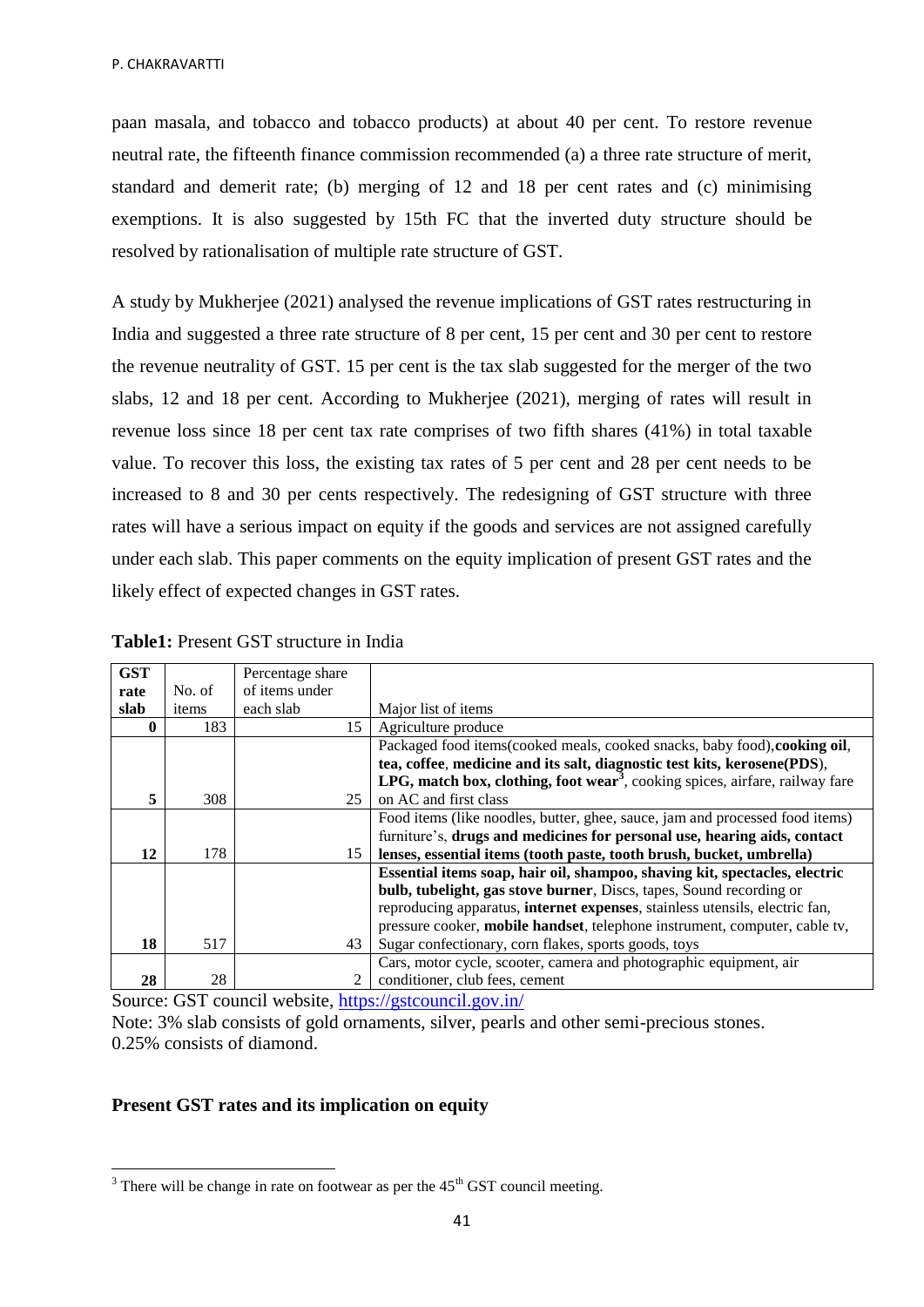P. CHAKRAVARTTI

The present GST structure as presented in table 1 shows that 18 per cent GST slab comprises of 43 per cent of taxable items which makes it maximum among rest of the other slabs.

5 per cent slab consists of 25 per cent of taxable items, 12 per cent slab has 15 per cent of total taxable items, 28 per cent has 2 per cent of taxable goods and services and 15 per cent taxable items come under 0 per cent slab as per the data provided by the GST council. 18 per cent slab which has maximum taxable items contains major proportion of goods which are essential in nature, like soap, hair oil, shampoo, shaving kit, spectacles, electric bulb, tube light, gas stove burner, discs, sound recording apparatus (which would include educational CD as well), stainless utensils, electric fan, pressure cooker (Table 1). Also this slab contains internet expenses, mobile handset on the one hand and computer, laptop on the other hand. The GST rate for internet expenses and mobile handset does not indicate a rational system particularly since the pandemic 2020 when children are heavily dependent on online classes. This must have taken a heavy toll on the lower income strata with higher burden on the families having more than one child who were compelled to buy mobile handset for continuation of their children's education. Also an analysis of household consumption expenditure from NSSO 68th round shows that the share of expenditure of the bottom quintile of consumption expenditure class in its total expenditure for the items under 18 per cent slab are higher than that for the top quintile indicating a regressive tax rate (Chakravartti and Siddiqui, 2022).

### **Expected GST rate changes and its implication on equity**

With reference to the objectives of 45th GST council meeting, the tax base is likely to increase by reducing the extent of exemptions and the three tax rate-structure is also expected to be implemented soon. Merging of 12 per cent and 18 per cent means the GST structure will have three slab rates like 5 per cent, merged rate and 28 per cent or any other rates in a three slab structure. Whether the new rates are expected to be higher than the existing rates would depend on revenue generation after the construction of merged rate. If the merged rate suggests loss in revenue, then the rates are expected to rise. If the 5 per cent slab rises above its existing rate this would result in taxing the essential items like cooking oil, tea, coffee, medicine and its salt, diagnostic test kits, kerosene (PDS), LPG, match box, clothing, foot wear at a higher rate. The existing 5 per cent slab already indicates a regressive tax rate as per the study by Chakravartti and Siddiqui (2022). Merging rates of 12 per cent and 18 per cent might indicate a rate anywhere between the range from 12 to 18 per cent. If the rate is above